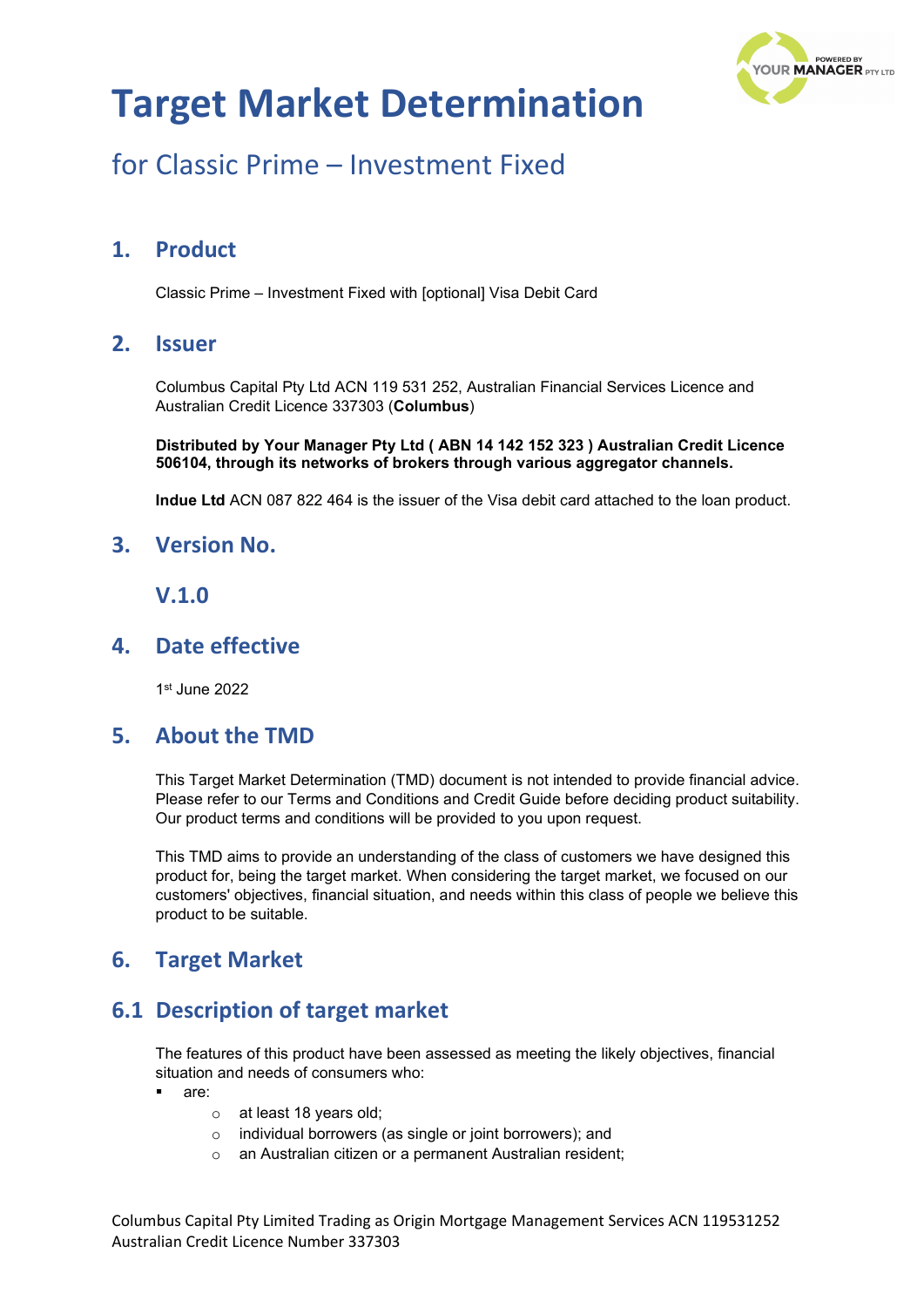

## for Classic Prime – Investment Fixed

- require a loan to purchase or refinance an investment property and who may also wish to release some of the equity in their property for other purposes such as to consolidate debt or to be used for personal or investment purposes;
- require an offset account;
- require the use of a Visa Debit card;
- require the certainty of a fixed interest rate;
- are able to make up to \$20k of extra repayments without penalty; and
- want the option of either principal and interest or interest only repayments.
- satisfy our eligibility criteria:

The product meets the likely objectives, financial situation and needs of consumers in the target market because it provides them with the certainty of a fixed rate for an initial period of time, allows them to deposit funds into an offset account and/or make additional payments directly into the loan to reduce the amount of interest payable up to \$20k additional per annum whilst maintaining the ability to draw on surplus funds when required. This product also allows consumers to select interest only or principal and interest repayments in order to reduce their overall debt and build equity.

## **6.2 Classes of consumers for who the product may not be suitable**

This product may not be suitable for consumers who:

- do not meet the eligibility requirements;
- are looking to purchase or refinance a residential owner occupied property;
- are looking to construct a property; or
- require the ability to provide alternative methods of income verification.

## **6.3 Description of the Product, including key attributes**

- Fixed interest rate;
- Repayment options:
	- o principle and interest; or
	- o interest only
- Redraw available
- Able to make up to \$20k of extra repayments without penalty
- Minimum loan size: \$50,000
- Maximum Loan Size: \$2,000,000 (subject to LVR and postcode policy)
- Maximum LVR:
	- o 80% for Inner-City postcodes
	- o 90% for Regional postcodes
	- o 95% for Metro and Non-Metro postcodes
- Offset facility available
- Application fee is payable
- Settlement fee is payable
- Valuation fee is payable
- Ongoing fee is payable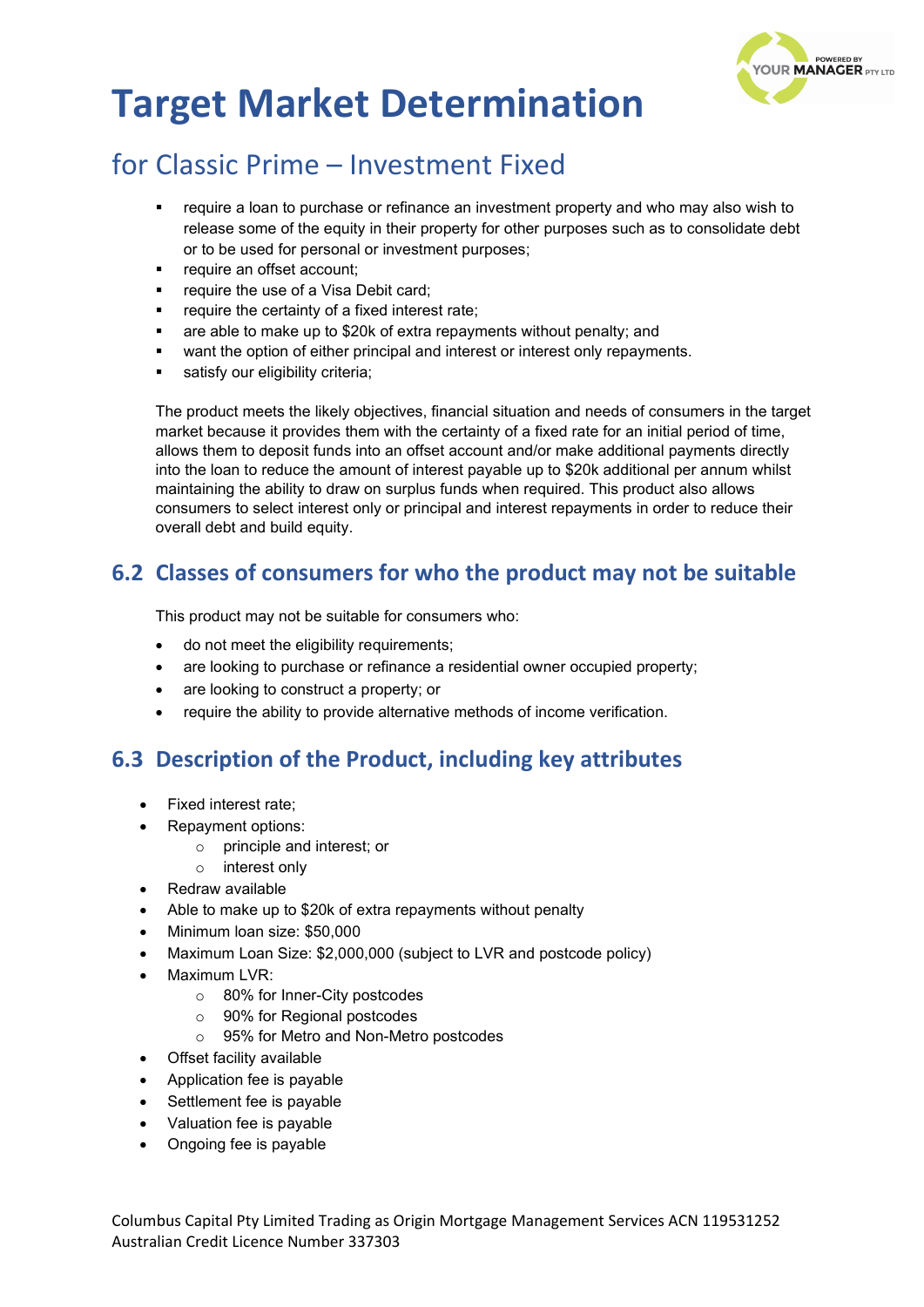

## for Classic Prime – Investment Fixed

## **7. Distribution Conditions/ Restrictions**

The following distribution channels and conditions have been assessed as being appropriate to direct the distribution of the product to the target market:

- **Direct** 
	- **Online**
	- By phone
	- In person (e.g. branch, agency, or premises visit)
- Third party Accredited mortgage brokers subject to Best Interests Duty (BID)

The distribution channels and conditions are appropriate because:

- the product has a wide target market;
- our staff have the necessary training, knowledge and accreditation (if required) to assess whether the consumer is within the target market. All of our staff must continually satisfy annual compliance reviews.
- we rely on existing distributors, methods, controls and supervision already in place;
- our approval system has checks and controls in place to flag applicants who may be outside the target market; and
- accredited mortgage brokers are subject to a higher duty under BID to ensure that the product is in the best interests of the particular consumer.

#### **8. TMD Reviews**

We will review this TMD as follows:

| Initial review  | Within 12 months of the date of this TMD                                                                                                                                                                                                                                                                                                                                                                                                                                                                                                                                                                                         |
|-----------------|----------------------------------------------------------------------------------------------------------------------------------------------------------------------------------------------------------------------------------------------------------------------------------------------------------------------------------------------------------------------------------------------------------------------------------------------------------------------------------------------------------------------------------------------------------------------------------------------------------------------------------|
| Periodic review | Each year on the anniversary of this TMD.                                                                                                                                                                                                                                                                                                                                                                                                                                                                                                                                                                                        |
| Review triggers | Specific events will prompt Columbus to review this TMD, which<br>includes:<br>A significant dealing of the product to consumers outside the<br>۰.<br>target market occurs;<br>A significant number of complaints are received from<br>$\sim$<br>customers in relation to the product;<br>A significant number of defaults occur;<br>۰<br>A significant breach has occurred in connection with the<br>۰.<br>issuing and distribution of this product; and<br>A significant number of late repayments are being recorded;<br>۰<br>A material change is made to this product.<br>Unexpected early stage arrears are detected<br>۰. |

If a review trigger occurs, we will complete a review of the TMD within ten business days. Meanwhile, we will cease to offer this product to our customers until our TMD review concludes and any necessary changes to the product or TMD, including distribution methods, are made.